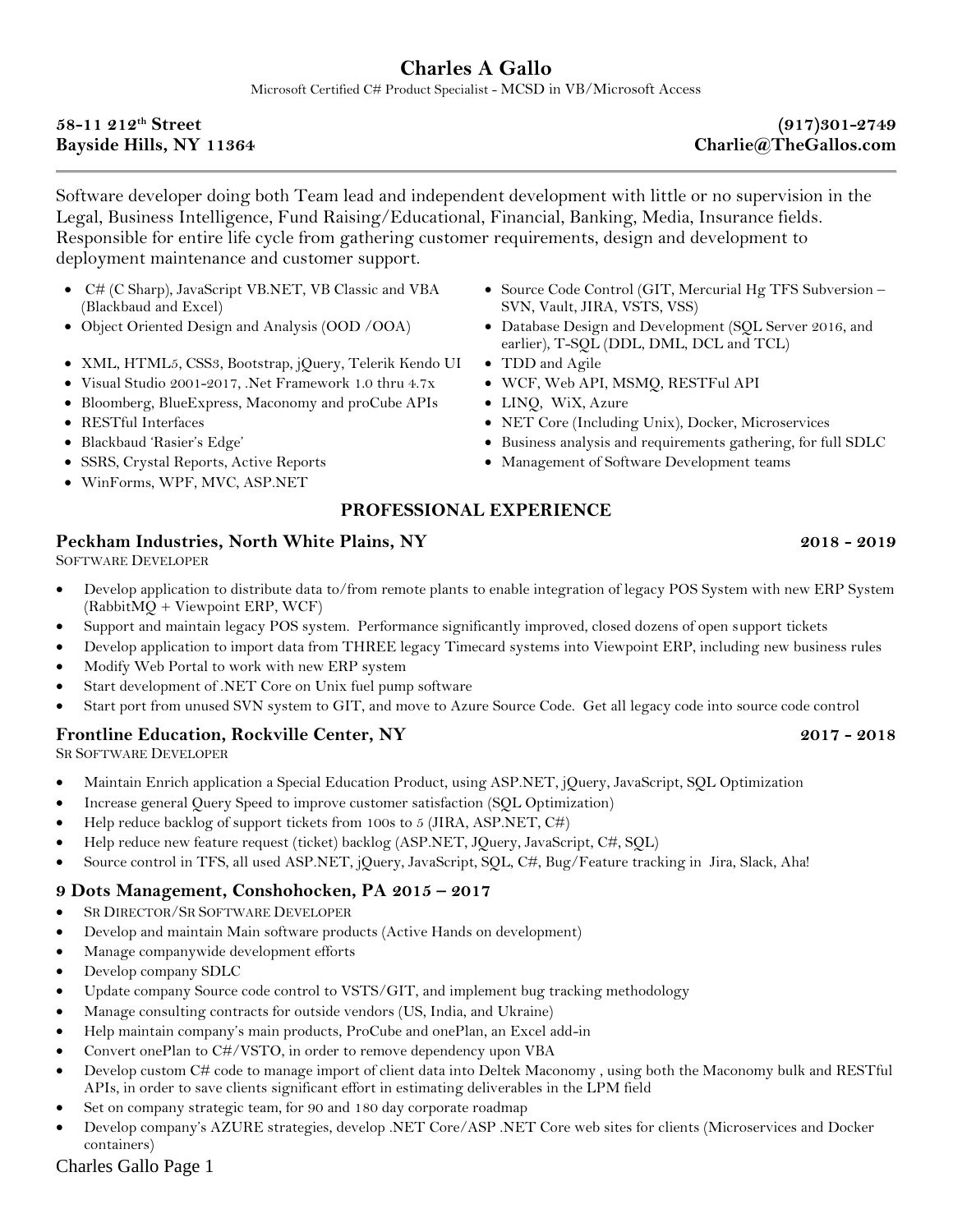- Handle all support tickets on onePlan and ProCube
- .NET Core, .Net Framework, ASP.NET, REST Api, AJAX, JSON, XML , MVC, Kendo UI, WCG, Microservices

# **BlueSkyMLS, Parsippany, NJ 2014 - 2015**

CONSULTANT – RAMEY INFOTECH / SR DEVELOPER

• Develop 'BlueSky' electronic filing system to file Mutual funds with various states. Refactor existing database (DML – aka Stored Procs and Functions) and design replacement SQL database including new DDL, DML, DCL and TCL. Enhanced data security. Designed new database for Public and Private Offerings. Design and development of inbound sales feeds. – T-SQL, Web API, XML, GIT, TFS, C#, VS2013, LINQ, Generics, WPF, MVC

# **Viacom, New York NY 2014**

CONSULTANT - MITCHEL MARTIN

• C# development of code to interface Viacom's existing media management system, Catapult with digital media transcoding systems from Elemental (RESTful API) and DigitalRapids (WCF interfaces). This included interfacing with their main database with nHibernate, subclassing of their existing systems, vendor interface, and development from specifications – T-SQL, LINQ, C# VS2013

# **McCabe, Weisberg& Conway P.C, Philadelphia, PA 2013**

SR DEVELOPER

• C# and VB.NET development customizing TimeMatters a major Financial Legal software. Developed windows services to perform ETL to the internal dashboard system, and monitor and load legally required background checks (SCRA), along with export to existing billing applications. The SCRA/Billing system allowed over \$100,000 dollars in additional billing in the few month of operation, and cleared a large work backlog. System included XML parsing, FTP with data sites, and interfacing with a distributed SQL server system spread over 5 offices. C#, VB.NET, SQL, T-SQL, Winforms

# **Mitsubishi Financial Bank of Tokyo, New York NY 2012 – 2013**

CONSULTANT - MILLENNIUM SOFTWARE

- Conversion of VB.NET/Framework 2.0/WinForms/Windows XP applications to run on Windows 7, Framework 4, with testing. This work was completed in approximately 1/3 the previously estimated time.
- An WinForms application to ingest Client information (for the Know Your Customer Act) from numerous Excel spreadsheets, and using various algorithms assign this data into the new Know your customer application previously developed
- Design and develop a system to upload daily FIX and Swap positions to DTCC for Dodd Franks Act (DFA) compliance with one other developer (WinForms). T-SQL, LINQ, WCF, VB.NET, FTP, VBA, SVN, WinForms, WPF

### **Teachers College, New York NY 2012**

CONSULTANT – ROBERT HALF

- Conversion of Raisers Edge VBA and VB6 code to .NET Teachers College was upgrading their Raisers Edge (RE) product to a new version and required assistance on the conversion of their VB6 backend DLL to .NET, and conversion of the VBA code in RE to a later version of VBA
- Test entire VBA code and .NET code base, including code developed by other developers. Code reviews and analysis to eliminate Performance backlogs. Assist in porting Source Code repository to JIRA VB.NET, VB6, SQL, T-SQL, VBA, JIRA, SVN, Raisers Edge

# **Rockit Financial Co, Westbury, NY 2011- 2012**

CONSULTANT -

Consulting in SQL Server, VB and C#. Extensive reporting with Active Reports. Source control via Vault. Including conversion of VB6 code to .NET

VB6, C#, Active Reports, T-SQL, SQL Server, WinForms

### **First Empire Securities, Hauppauge**, NY **2010 - 2011**

Fixed Income Investments DEVELOPER

- Lead conversion of company from SourceSafe to Mercurial
- Lead Friday afternoon seminars on programming
- Developed Intranet site for collection of outside banking and business reporting(ASP.NET 4.0)